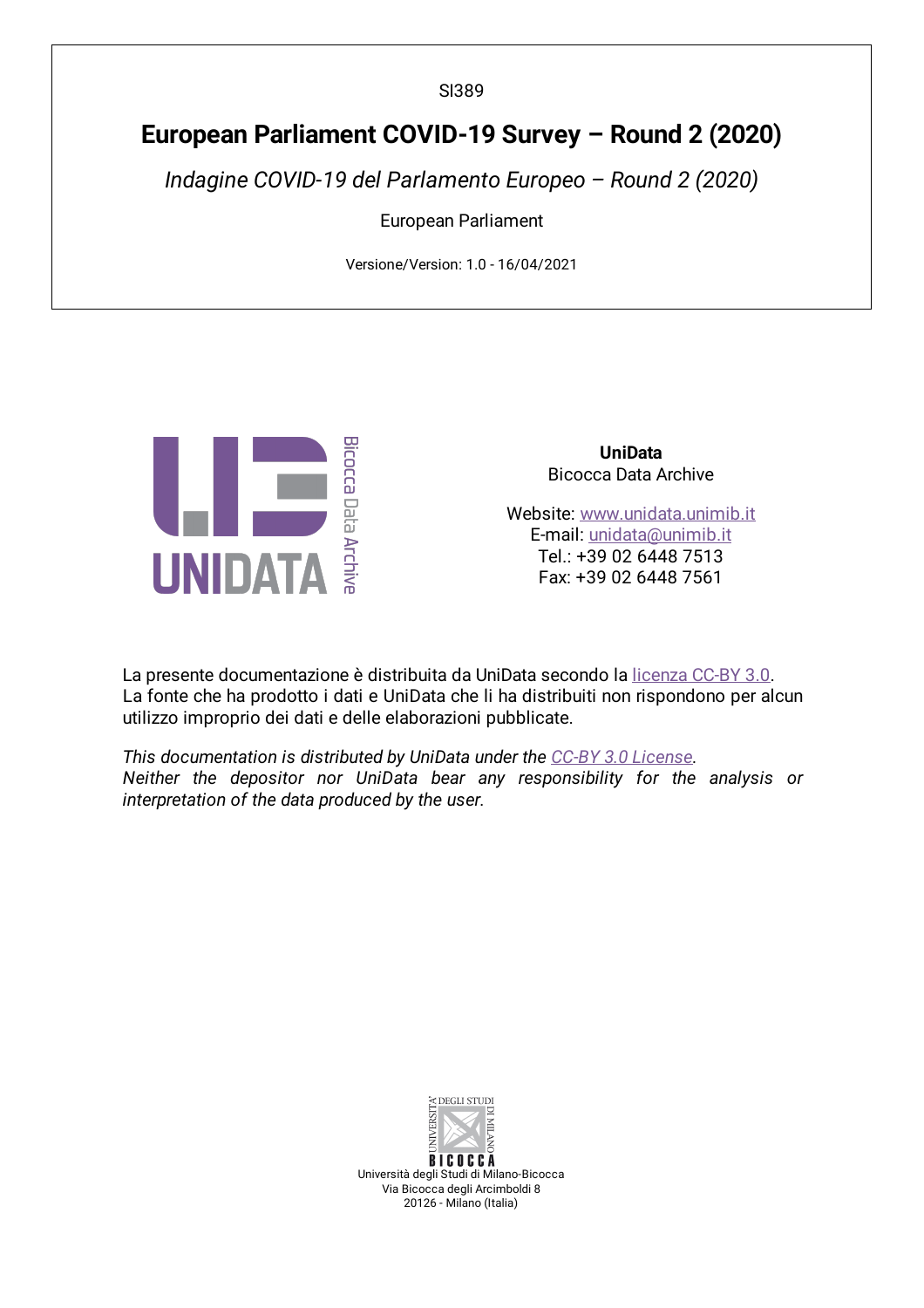

#### **GESIS Study number ZA7737**

**European Parliament COVID-19 Survey – Round 2**

Carried out by Kantar Belgium on request of the EUROPEAN PARLIAMENT, Directorate-General for Communication (DG-COMM), Public Opinion Monitoring Unit, between June 11 and June 29, 2020.

Archive release, dataset version 1.0.0 as of March 31, 2021

#### Proposed citation

European Parliament, Brussels: European Parliament COVID-19 Survey – Round 2, June 2020. Kantar Belgium, Brussels [Producer]; GESIS, Cologne [Publisher]: ZA7737, dataset version 1.0.0, doi:10.4232/1.13709

#### Survey instruments

For question wording, answer category text, interviewer instructions or question routing, please see the BASIC QUESTIONNAIRE. It also includes a technical description of this survey. See 'ZA7737\_Covid\_translations\_round 2.xlsx' for country-specific question wordings.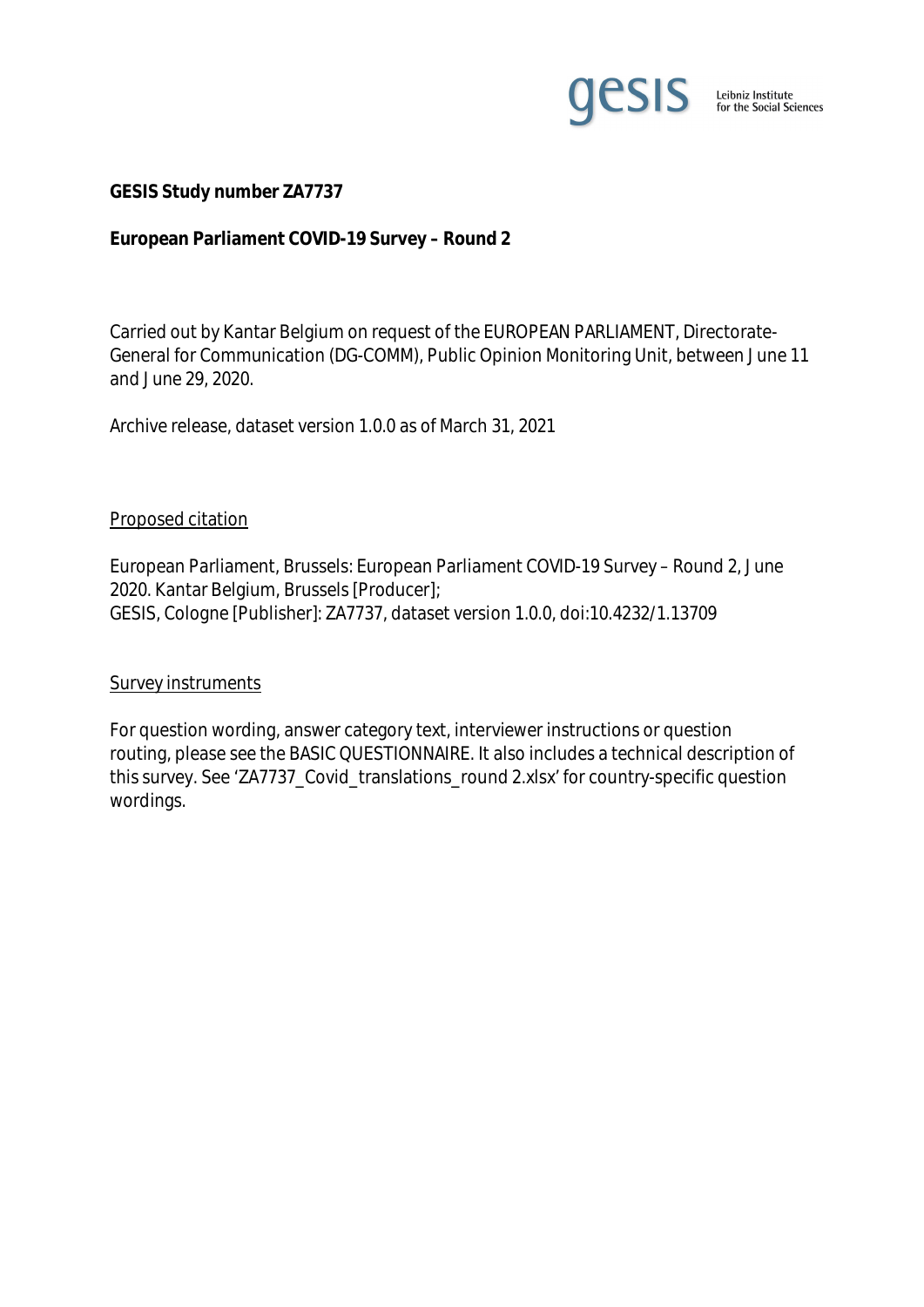## Weighting information

The following weights are provided for the European Parliament COVID-19 Survey - Round 2:

**weight** (WEIGHT) is a post-stratification weight and according to the official report it reproduces the real number of cases for each country on basis of gender, age and region. weight\_q19 (WEIGHT EP ELECTIONS 2019 (Q19)) refers to all respondents eligible to vote, i.e. it contains adjustments reflecting the demographics of the electoral base of the 2019 elections.

**pop\_weight** (COUNTRY WEIGHT) is a population size weight and includes all countries of the survey and adjusts the relative country sample proportions to the size of the population in each country. pop weight is constant within countries.

**pop\_weight\_eu21** (COUNTRY WEIGHT - EU21) corresponds to pop\_weight but excludes the countries not included in round 1 (CY, EE, LU, LT, LV, and MT ).

### Remarks about this dataset version

- This dataset [ZA7737] represents the second round of a survey among European citizens about their views on the coronavirus crisis (COVID-19 pandemic). Round 1 [ZA7736] was surveyed in April and May 2020, round 3 [ZA7738] was surveyed in September and October 2020.
- Since new questions have been introduced in round 2 (q9new, q10new\_1 to q10new\_4, q19new, q20new\_1 to q20new\_5), several question numbers in the basic questionnaire differ from variables names in the dataset:
	- $\circ$  question number 9 = variable q9new
	- $\circ$  question number 10 = variables g10new 1 to g10new 4
	- o question number  $11 = \text{variable } q9$
	- $\circ$  question number 12 = variable q10
	- o question number  $13 =$  variables q11  $\frac{1}{10}$  to q11  $\frac{3}{10}$
	- o question number  $14 = \text{variables } q13_01$  to  $q13_10$
	- $\circ$  question number 17 = variable q19new
	- $\circ$  question number 18 = variable q20new
	- $o$  question number 19 = variable q17
	- $\circ$  question number 20 = variable q18
	- $o$  question number 21 = variable q19

The excel file 'EP Covid\_variable\_correspondence.xlsx' gives a detailed overview of the corresponding variables across the three rounds.

- Please note the country-specific upper age limits of the samples (16-54, 16-64, or 16+) described in the methodology section of the basic questionnaire.
- For EE, LU, LT, and LV the actual age is only provided in age groups (age\_r).
- Please note that a small number of respondents indicate an age category when stopped full-time education (tae 'SD3 TERMINAL AGE OF END OF EDUCATION') which is higher than the actual age of the respondent in actualage ('SD2 AGE EXACT').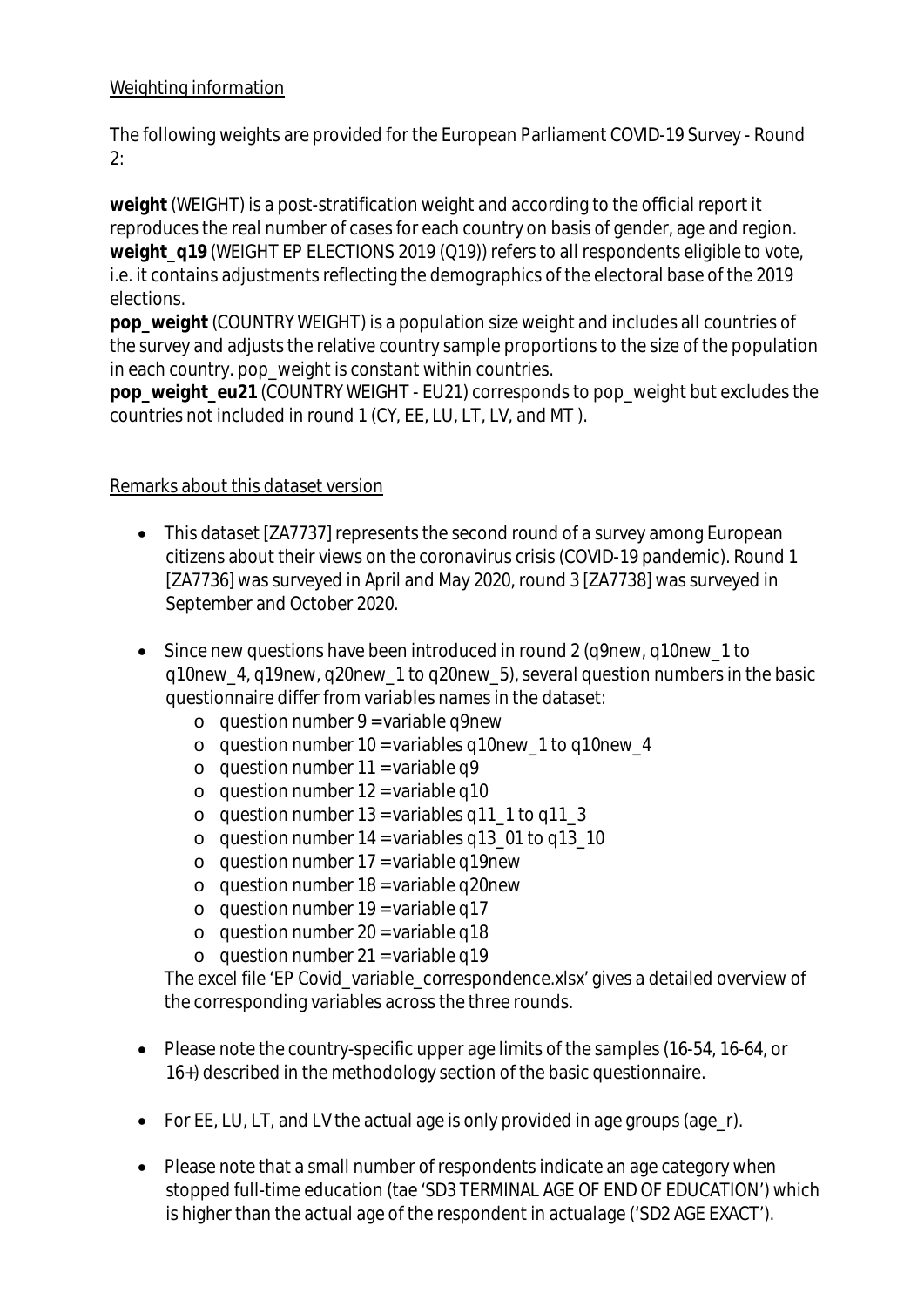Similarly, some respondents state that they are "Still studying" (tae 'SD3 TERMINAL AGE OF END OF EDUCATION') but at the same time are coded other categories in work\_stat ('SD6 EMPLOYMENT STATUS – RESPONDENT').

- Data for the answer category 'Somebody else in the household takes care of all/most of the grocery shopping' in question SD4 ('Household head', msg1\_1 to msg1\_4) have not been made available in the original data delivery. Variables mgs1\_3 and mgs1\_4 represent recoded versions of mgs1\_1 and mgs1\_2.
- Some answer categories in the dataset differ from the information in the basic questionnaire. For example, variable child\_hh only consists of answer categories yes/no, whereas respondents are asked about the number of children living in their household in the questionnaire.
- Please note that fieldwork coordination reasons resulted in slight differences in the DATE OF INTERVIEW between the dataset (yyyymmdd) and the official technical specifications. For CY, EE, LU, LT, LV, and MT no data were provided.
- Please note that the region information was removed by the archive for several cases because of potential de-anonymization issues.
- For Denmark a detailed region variable is excluded because of potential deanonymization issues. Variable region\_grp\_dk\_2 (REGION GROUPING - DENMARK (NUTS 3 - CONSTRUCTED BY THE ARCHIVE)) has been constructed by the archive in accordance with the categories published by Statistics Denmark.
- The occurrence of identical detailed and grouped region variables for Greece and Portugal is intentional.
- Please note that the Polish region variables region pl (DETAILED REGION POLAND (NUTS 2)) and region\_grp\_pl (REGION GROUPING - POLAND (NUTS 1 MODIFIED)) correspond to the NUTS 2013 classification.
- Checks for duplicate case identification numbers and cases have been performed. The dataset has been checked for duplicate cases on the base of 64 selected nontechnical (substantial) variables without evidence for any duplicate.